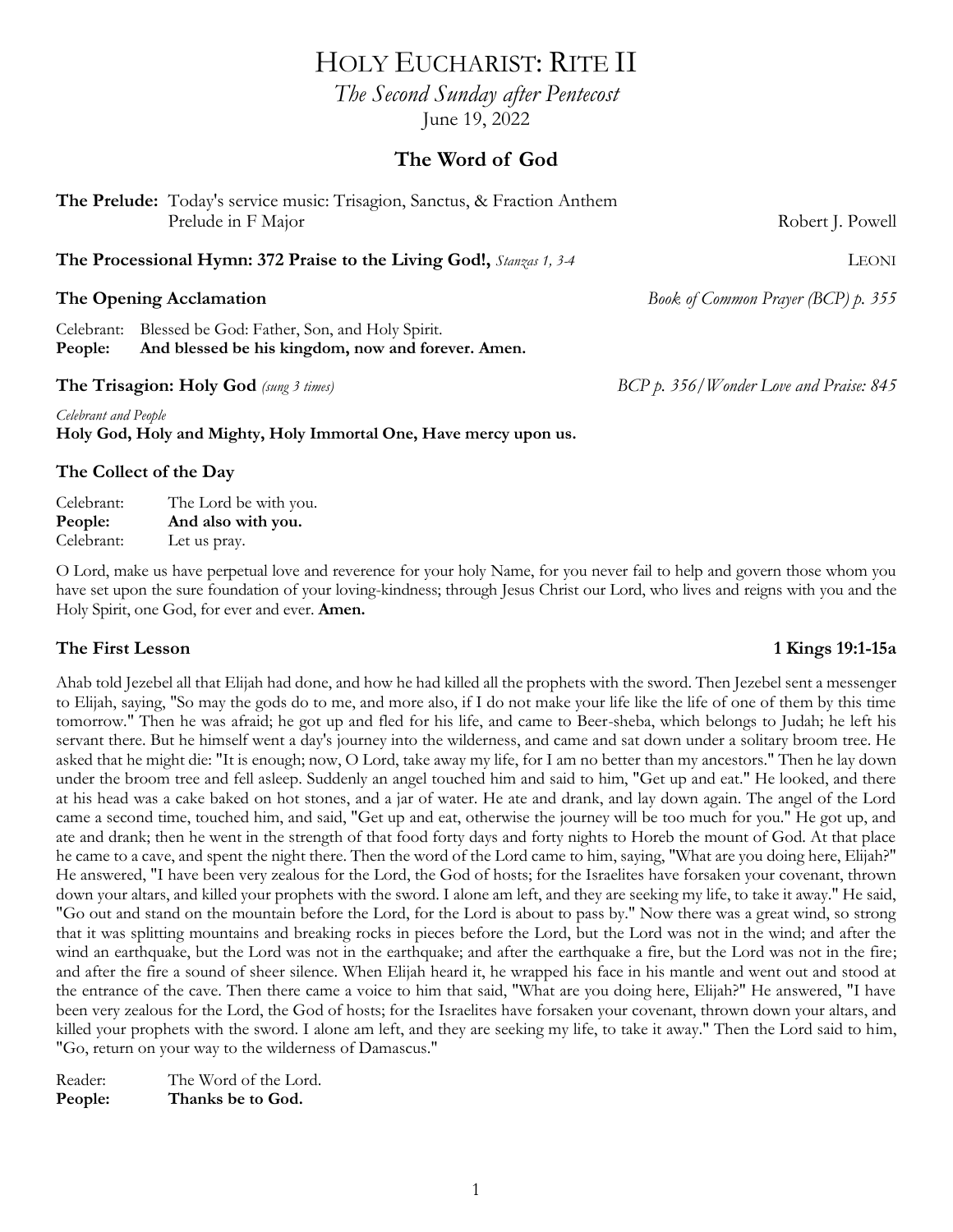### **Psalm 43** *Read responsively by half verse.*

| Give judgment for me, O God, and defend my cause against an ungodly people; *<br>deliver me from the deceitful and the wicked.        |  |
|---------------------------------------------------------------------------------------------------------------------------------------|--|
| For you are the God of my strength; why have you put me from you? $*$<br>and why do I go so heavily while the enemy oppresses me?     |  |
| Send out your light and your truth, that they may lead me, *<br>and bring me to your holy hill and to your dwelling;                  |  |
| That I may go to the altar of God, to the God of my joy and gladness; $*$<br>and on the harp I will give thanks to you, O God my God. |  |
| Why are you so full of heaviness, O my soul? $*$<br>and why are you so disquieted within me?                                          |  |
| Put your trust in God; *<br>for I will yet give thanks to him, who is the help of my countenance, and my God.                         |  |

### **The Sequence Hymn: 533 How Wondrous and Great Thy Works, God of Praise** LYONS

*Stanza 1 is sung before the Gospel, stanza 2 is sung after.*

## **The Gospel Luke 8:26-39**

Deacon: The Holy Gospel of our Lord Jesus Christ according to Luke. **People: Glory to you, Lord Christ.**

Jesus and his disciples arrived at the country of the Gerasenes, which is opposite Galilee. As he stepped out on land, a man of the city who had demons met him. For a long time he had worn no clothes, and he did not live in a house but in the tombs. When he saw Jesus, he fell down before him and shouted at the top of his voice, "What have you to do with me, Jesus, Son of the Most High God? I beg you, do not torment me" -- for Jesus had commanded the unclean spirit to come out of the man. (For many times it had seized him; he was kept under guard and bound with chains and shackles, but he would break the bonds and be driven by the demon into the wilds.) Jesus then asked him, "What is your name?" He said, "Legion"; for many demons had entered him. They begged him not to order them to go back into the abyss. Now there on the hillside a large herd of swine was feeding; and the demons begged Jesus to let them enter these. So he gave them permission. Then the demons came out of the man and entered the swine, and the herd rushed down the steep bank into the lake and was drowned. When the swineherds saw what had happened, they ran off and told it in the city and in the country. Then people came out to see what had happened, and when they came to Jesus, they found the man from whom the demons had gone sitting at the feet of Jesus, clothed and in his right mind. And they were afraid. Those who had seen it told them how the one who had been possessed by demons had been healed. Then all the people of the surrounding country of the Gerasenes asked Jesus to leave them; for they were seized with great fear. So he got into the boat and returned. The man from whom the demons had gone begged that he might be with him; but Jesus sent him away, saying, "Return to your home, and declare how much God has done for you." So he went away, proclaiming throughout the city how much Jesus had done for him.

| Deacon: | The Gospel of the Lord.     |
|---------|-----------------------------|
| People: | Praise to you, Lord Christ. |

### **The Nicene Creed** *BCP p. 358*

### *Celebrant and People*

**We believe in one God, the Father, the Almighty, maker of heaven and earth, of all that is, seen and unseen. We believe in one Lord, Jesus Christ, the only Son of God, eternally begotten of the Father, God from God, Light from Light, true God from true God, begotten, not made, of one Being with the Father. Through him all things were made. For us and for our salvation he came down from heaven: by the power of the Holy Spirit he became incarnate from the Virgin Mary, and was made man. For our sake he was crucified under Pontius Pilate; he suffered death and was buried. On the third day he rose again in accordance with the Scriptures; he ascended into heaven and is seated at the right hand of the Father. He will come again in glory to judge the living and the dead, and his kingdom will have no end. We believe in the Holy Spirit, the Lord, the giver of life, who proceeds from the Father and the Son. With the Father and the Son he is worshiped and glorified. He has spoken through the Prophets. We believe in one holy catholic and apostolic Church. We acknowledge one baptism for the forgiveness of sins. We look for the resurrection of the dead, and the life of the world to come. Amen.**

**The Sermon** The Reverend Carmen Germino

2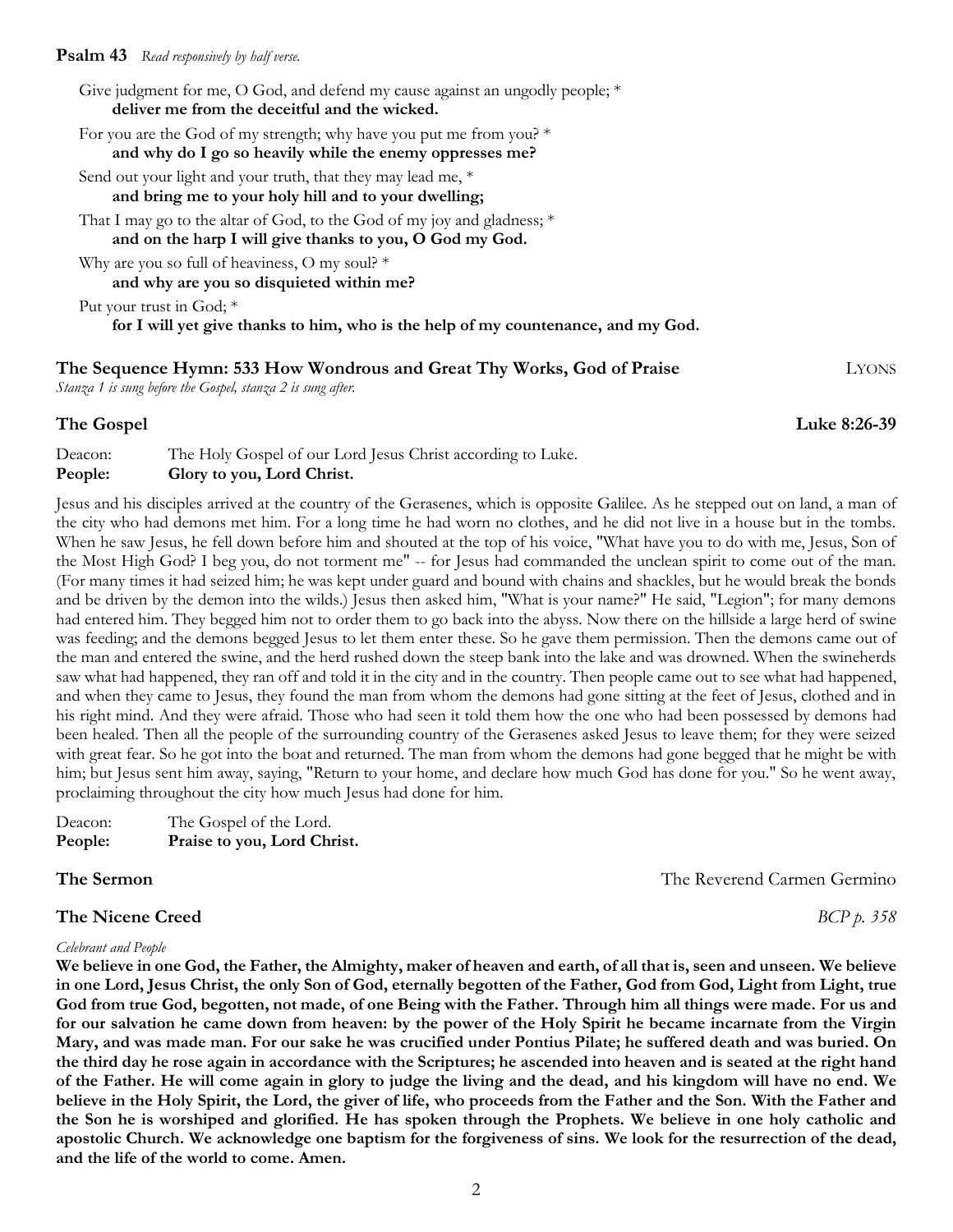# **\*The Prayers of the People, [Form IV](https://www.bcponline.org/)** *BCP p. 388*

*The congregation is invited to stand or kneel as able. Please read together the names on our prayer list, when prompted.*

# Together we pray for: **Anne, Bob, Bob, Erin, Gary, Gray, Hilary, Jackie, Jay, Jean, Jeanie, Jennifer, Judy, Ken, Marge, Melissa, Ralph, Ricky, Sandy, Willie, Wilson.**

# **The Campaign Collect**

Lord Jesus, you spoke in parables of growing seeds. You gathered strangers around tables and called them friends. You knelt at the disciples' feet to teach them how to serve one another. Now, you have moved us to build a space in which we can ever more faithfully follow your example of growing, gathering, and serving. We offer our gratitude for the vision and work of previous generations who helped make St. Alban's what it is today. As we build on that foundation, give us their energy, commitment, and generosity. May this campaign strengthen our love of you and our neighbor. Bless and guide our work, begun, continued, and ended in you, that it may glorify your name, and help us become the Beloved Community you call us to be. **Amen.**

# **The Collect for Juneteenth**

| The Exchange of the Peace |                                                                 | $BCP \, p. 360$ |
|---------------------------|-----------------------------------------------------------------|-----------------|
| Celebrant:<br>People:     | The peace of the Lord be always with you.<br>And also with you. |                 |
|                           | The Greeting and Announcements                                  |                 |

# **The Holy Communion**

| The Offertory Hymn: Heal Me, Hands of Jesus<br>1st stanza is sung by the cantor, stanzas 2-4 are sung by all.                                                  | <b>SHARPE</b> |
|----------------------------------------------------------------------------------------------------------------------------------------------------------------|---------------|
| Let us with gladness present the offerings and oblations of our life and labor to the Lord. To utilize our text-to-give option, simply text "ALBANS" to 73256. |               |

# **The Presentation of Gifts**

| The Doxology                                                                                                                                                     | OLD $100^{\text{TH}}$ |
|------------------------------------------------------------------------------------------------------------------------------------------------------------------|-----------------------|
| Praise God, from whom all blessings flow;<br>praise him, all creatures here below;<br>praise him above, ye heavenly host:<br>praise Father, Son, and Holy Ghost. |                       |
| The Great Thanksgiving, Prayer A                                                                                                                                 | $BCP \, p. 361$       |

# **The Sursum Corda**

| Celebrant: | The Lord be with you.                      |
|------------|--------------------------------------------|
| People:    | And also with you.                         |
| Celebrant: | Lift up your hearts.                       |
| People:    | We lift them to the Lord.                  |
| Celebrant: | Let us give thanks to the Lord our God.    |
| People:    | It is right to give him thanks and praise. |

### *Celebrant*

It is right, and a good and joyful thing, always and everywhere to give thanks to you, Father Almighty, Creator of heaven and earth.

*The Celebrant continues…*

Therefore we praise you, joining our voices with Angels and Archangels and with all the company of heaven, who for ever sing this hymn to proclaim the glory of your Name: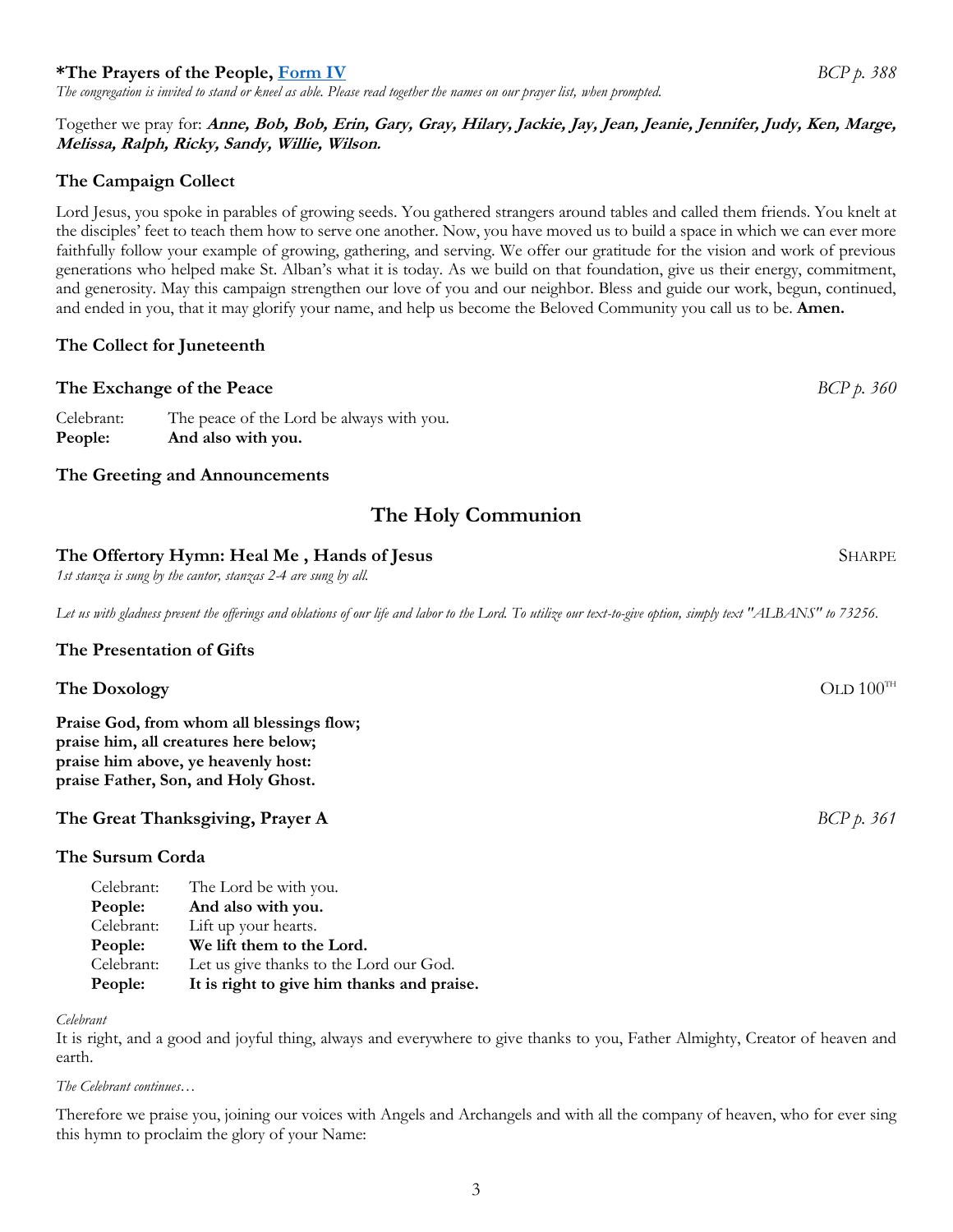### *Celebrant and People*

### **Holy, Holy, Holy Lord, God of power and might, heaven and earth are full of your glory. Hosanna in the highest. Blessed is he who comes in the name of the Lord. Hosanna in the highest.**

### *Celebrant*

Holy and gracious Father: In your infinite love you made us for yourself, and, when we had fallen into sin and become subject to evil and death, you, in your mercy, sent Jesus Christ, your only and eternal Son, to share our human nature, to live and die as one of us, to reconcile us to you, the God and Father of all.

He stretched out his arms upon the cross, and offered himself, in obedience to your will, a perfect sacrifice for the whole world.

On the night he was handed over to suffering and death, our Lord Jesus Christ took bread; and when he had given thanks to you, he broke it, and gave it to his disciples, and said, "Take, eat: This is my Body, which is given for you. Do this for the remembrance of me."

After supper he took the cup of wine; and when he had given thanks, he gave it to them, and said, "Drink this, all of you: This is my Blood of the new Covenant, which is shed for you and for many for the forgiveness of sins. Whenever you drink it, do this for the remembrance of me."

Therefore we proclaim the mystery of faith:

*Celebrant and People* **Christ has died. Christ is risen. Christ will come again.**

### *Celebrant*

We celebrate the memorial of our redemption, O Father, in this sacrifice of praise and thanksgiving. Recalling his death, resurrection, and ascension, we offer you these gifts.

Sanctify them by your Holy Spirit to be for your people the Body and Blood of your Son, the holy food and drink of new and unending life in him. Sanctify us also that we may faithfully receive this holy Sacrament, and serve you in unity, constancy, and peace; and at the last day bring us with all your saints into the joy of your eternal kingdom.

All this we ask through your Son Jesus Christ: By him, and with him, and in him, in the unity of the Holy Spirit all honor and glory is yours, Almighty Father, now and for ever. **Amen.**

### *Celebrant*

And now, as our Savior Christ has taught us, we are bold to say,

## **The Lord's Prayer** *BCP p. 364*

### *Celebrant and People*

**Our Father, who art in heaven, hallowed be thy Name, thy kingdom come, thy will be done, on earth as it is in heaven. Give us this day our daily bread. And forgive us our trespasses, as we forgive those who trespass against us. And lead us not into temptation, but deliver us from evil. For thine is the kingdom, and the power, and the glory, for ever and ever. Amen.** 

| The Fraction Anthem: Jesus, Lamb of God | $BCP p. 364/Hy$ mnal S 164 |
|-----------------------------------------|----------------------------|
|-----------------------------------------|----------------------------|

### *Celebrant and People*

**Jesus, Lamb of God: Have mercy on us. Jesus, bearer of our sins: Have mercy on us. Jesus, redeemer of the world: Give us your peace.**

| The Ministration of Communion                           | $BCP \, p. 365$ |
|---------------------------------------------------------|-----------------|
| The Communion Hymn: 321 My God, Thy Table Now Is Spread | ROCKINGHAM      |

## **The Prayer for Spiritual Communion**

*This prayer is meant to be prayed by those who are unable to attend in-person worship for any reason.*